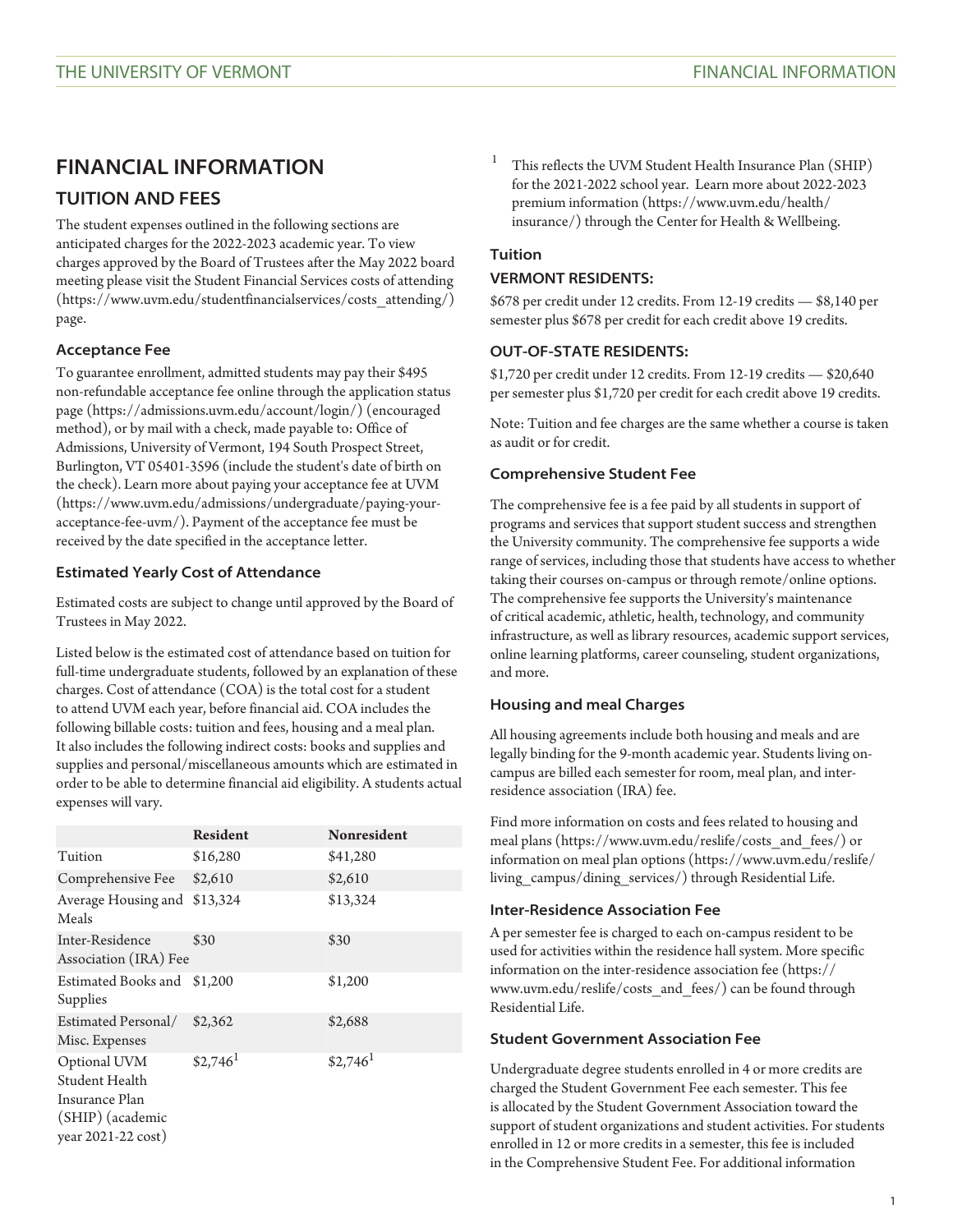on specific fee amounts, please visit the [Undergraduate Tuition](https://www.uvm.edu/studentfinancialservices/undergraduate_tuition_and_fees/) [and Fees](https://www.uvm.edu/studentfinancialservices/undergraduate_tuition_and_fees/) [\(https://www.uvm.edu/studentfinancialservices/](https://www.uvm.edu/studentfinancialservices/undergraduate_tuition_and_fees/) [undergraduate\\_tuition\\_and\\_fees/](https://www.uvm.edu/studentfinancialservices/undergraduate_tuition_and_fees/)) page on the Student Financial Services website.

#### **Student Health Insurance**

Health insurance is mandatory for undergraduate students enrolled in 9 or more credit hours. Each year students must either elect to purchase the UVM Student Health Insurance Plan (UVM SHIP), or waive UVM SHIP by providing information about their current non-UVM insurance policy. More details about UVM SHIP are available on  [The Center for Health & Wellbeing Website](https://www.uvm.edu/health/insurance/) [\(https://](https://www.uvm.edu/health/insurance/) [www.uvm.edu/health/insurance/](https://www.uvm.edu/health/insurance/)).

# **OPTIONAL AND UNIQUE FEES**

The following list reflects fee and supply expenses that are unique to a student's course of study. Students may be subject to additional unique fees that are not listed below.

## **COURSE SPECIFIC FEES**

Certain courses will have course specific fees associated with them that will be charged in addition to the fee for tuition to cover long distance travel expenses, special equipment, arrangements, or skilled consultants. Students will be notified of this fee through the registration process.

## **CREDIT BY EXAM**

A fee will be charged for administration of special tests in areas for which academic credit may be received. This fee must be paid in advance.

## **ARTS AND SCIENCES - FEES FOR COURSES IN MUSIC PERFORMANCE STUDY**

Private applied lessons in most instruments and voice are available each semester, for academic credit, to qualified students. Private lessons meet for 14 weeks during the semester. Both one-half hour (one academic credit) or one hour (two academic credits) lessons may be taken, depending on the recommendation of the faculty. Review detailed fees associated with music lessons on the [Lessons](https://www.uvm.edu/cas/music/lessons/) [\(https://www.uvm.edu/cas/music/lessons/\)](https://www.uvm.edu/cas/music/lessons/) page through the Department of Music website.

### **EDUCATION AND SOCIAL SERVICES - TK20 ASSESSMENT SYSTEM FEE**

Students in selected programs within The College of Education and Social Services are assessed a one-time fee of \$110.00 to participate in [Tk20](https://www.uvm.edu/cess/tk20/) (<https://www.uvm.edu/cess/tk20/>). Tk20 is an electronic system that allows students to develop and submit key assignments, track field placements, build portfolios for licensure, and access content after graduation. Tk20 accounts are accessible for 7 years after the purchase date.

### **GROSSMAN SCHOOL OF BUSINESS - TECHNOLOGY FEE**

The Grossman School of Business charges a \$75 Technology Fee per semester to all business majors, minors, and graduate students (Sustainable Innovation MBA and Master of Accountancy programs). The GSB Technology Fee covers terminals, monitors, servers and computer lab systems (Ex: A/V hardware and hookups), and software related to instruction (Bloomberg terminals, research databases for instructional purposes, online poll service for classroom response system, and other). The fee also covers associated digital displays within the GSB Study Rooms. Students who pay the fee get printing access for a limited amount of copies (180 per month). The fee also covers maintenance for printers, paper and print management system.

## **NURSING AND HEALTH SCIENCES - DEPARTMENT OF NURSING**

A fee of approximately \$40 a year (estimated) for professional liability insurance will be billed to juniors and seniors. ATI (Assessment Technologies Institute) testing fees will be billed to seniors, at approximately \$325. These fees are included with the usual tuition bills.

## **RUBENSTEIN SCHOOL OF ENVIRONMENT AND NATURAL RESOURCES SUMMER FIELD COURSES**

Students majoring in Forestry or Wildlife Biology are required to take summer field courses. Forestry majors must take [FOR 122](http://catalogue.uvm.edu/search/?P=FOR%20122) ([http://](http://catalogue.uvm.edu/search/?P=FOR%20122) [catalogue.uvm.edu/search/?P=FOR%20122\)](http://catalogue.uvm.edu/search/?P=FOR%20122) and Wildlife Biology majors must take [WFB 131](http://catalogue.uvm.edu/search/?P=WFB%20131) ([http://catalogue.uvm.edu/search/?](http://catalogue.uvm.edu/search/?P=WFB%20131) [P=WFB%20131\)](http://catalogue.uvm.edu/search/?P=WFB%20131).

The tuition for the Rubenstein School of Environment and Natural Resources Summer Field Courses will be at the Summer Session credit rate. In addition, there may be charges for field expenses.

## **STUDY ABROAD**

A \$500 study abroad fee will be charged for a semester or full-year program and \$250 for summer programs not run by UVM. The fee primarily covers the expenses associated with having personnel available to provide study abroad advising services up to and beyond the point of departure. Learn more about the [Study Abroad Fee](https://www.uvm.edu/oie/finances/) [\(https://www.uvm.edu/oie/finances/\)](https://www.uvm.edu/oie/finances/) on the Office of International Education website.

# **PART-TIME STUDENT FEES**

Estimated costs are subject to change until approved by the Board of Trustees in May 2022.

Students enrolled in 1 to 4 credits in a semester will be charged \$10 per credit to offset costs associated with registration. Visit